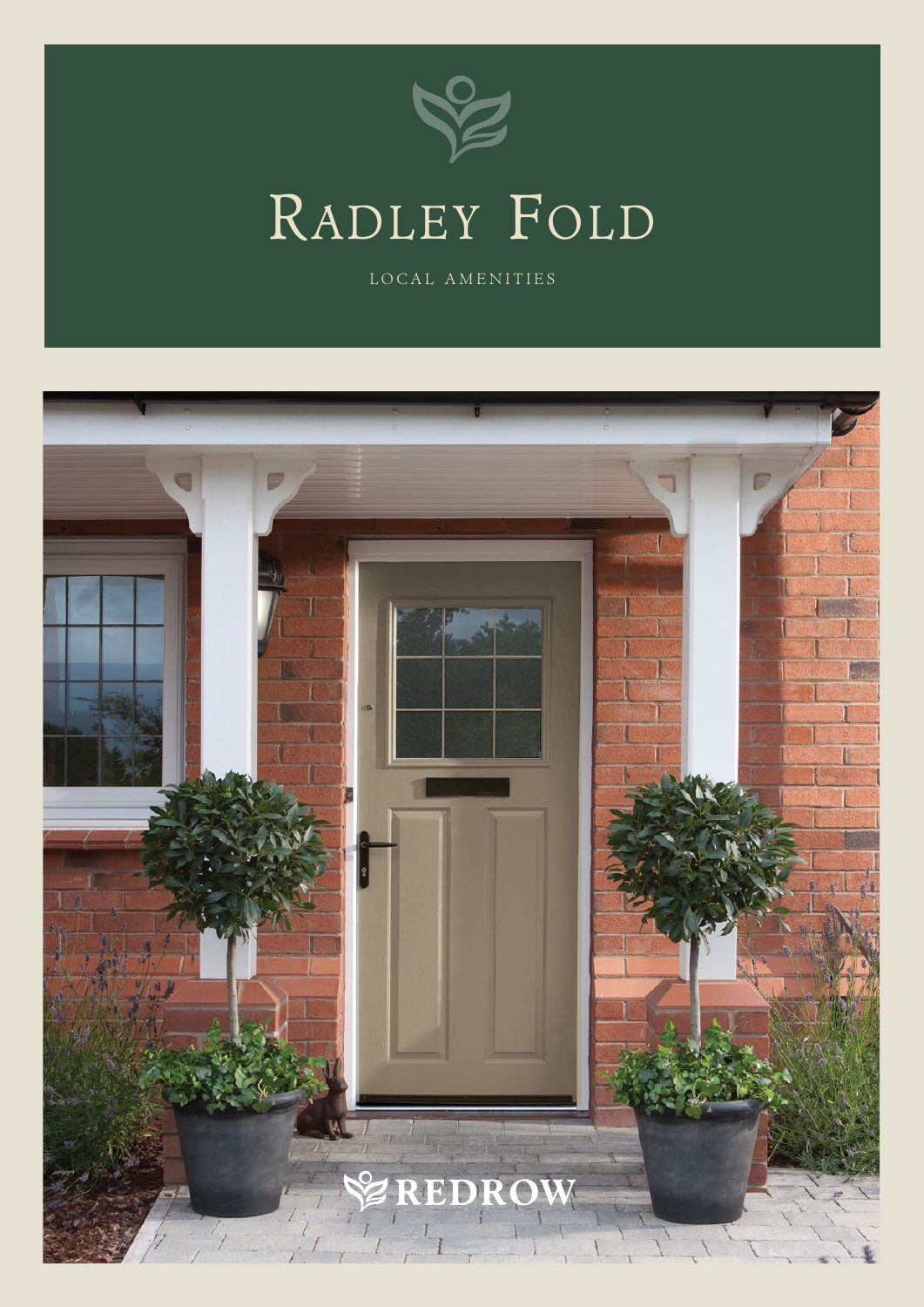#### Transpor t

Skelmanthorpe is centrally placed within easy reach of many key Yorkshire towns and cities, with Huddersfield just 9 miles, Wakefield 10 miles, Barnsley 12 miles, Leeds 20 miles and Sheffield 23 miles away. The M1 and M62 are both also within easy reach for daily commuting.

Trains from nearby Denby Dale station make the commute even easier, speeding you into Huddersfield in just 25 minutes, as well as Sheffield and Leeds in under an hour. Skelmanthorpe is also well serviced by Metro buses with easy access to Huddersfield, Denby Dale, Scissett and other local villages. Furthermore, international flights can be accessed at Leeds Bradford Airport, around 30 miles from Radley Fold.

#### **SHOPPING**

There are various shops in Skelmanthorpe including a florist, health and beauty shop, jewellers, confectioners and a post office. The village also has a Co-operative supermarket, and there is a larger Morrisons store close by on the outskirts of Huddersfield. For a more extensive shopping trip nearby Huddersfield has a wealth of high quality shopping in Kingsgate and the Piazza and also nearby Wakefield. Leeds is also an excellent shopping destination, with the White Rose Shopping Centre and the quirky Corn Exchange just two of the many places worth a visit.

#### **DINING**

Within the village you can enjoy quality dining at The Grove, Solos Tandoori or Volare Mediterranean Restaurant. There are also friendly country pubs serving traditional food across the area including the Dunkirk Inn and the Woodman Inn. For the perfect place to relax visit the popular Henry's coffee and wine bar or for a special occasion, book a table at Bagden Hall Hotel or try their Bistro Bar for lunch.

#### **LEISURE**

Skelmanthorpe is a small village with a big personality, as shown by its popular cricket and football teams. It is also home to one of the oldest brass bands in the country, which competes at a national level. Huddersfield Sports Centre is the nearest major facility, but you can keep fit at the nearby Bodyzone Fitness centre, or enjoy a round of golf at Woodsome Hall or Silkstone golf courses.

Nearby, Cannon Hall Country Park makes for a fun family day out, or you can really take to the hills in the Peak District National Park.

Kirklees Light Railway offers nostalgic memories of steam trains for older visitors and Thomas the Tank Engine and friends caters for the younger ones, with 31/2 miles of scenic track to explore. Huddersfield and Wakefield also offer a wide range of entertainment, leisure and recreational facilities including cinema and bowling.

## Educa tion

For a small village, Skelmanthorpe is well served with local schools, with a choice of Skelmanthorpe First and Nursery School or St Aidan's C of E First School for younger pupils, and nearby Shelley College for older children right up to sixth form. Wakefield Grammar School Foundation offers single sex education from 4-18 years at both Wakefield Girls High School and Queen Elizabeth Grammar School, Junior and Senior. Further education can be found at nearby Huddersfield University.

## SERVIC

The village has a Co-Operative pharmacy and opticians. GPs can be found at Skelmanthorpe Family Doctors on Commercial Road (Sat Nav HD8 9DA, call 01484 503515) and a dental practice is also local with Skelmanthorpe Dental Practice on Huddersfield Road (Sat Nav HD8 9AE, call 01484 864767).

With just 26 homes on an exclusive development in the popular Yorkshire village of Skelmanthorpe, Radley Fold is sure to prove popular.

Skelmanthorpe lies within easy reach of Wakefield, Huddersfield, Leeds and Sheffield, yet remains surrounded by stunning countryside giving you the very best of both worlds - just like the superb Heritage Collection homes being built there, with their blend of classic Arts and Crafts architecture and modern, family friendly interiors.

## Stepping into The Heritage Collection at Radley Fold is truly like

# COMING HOME